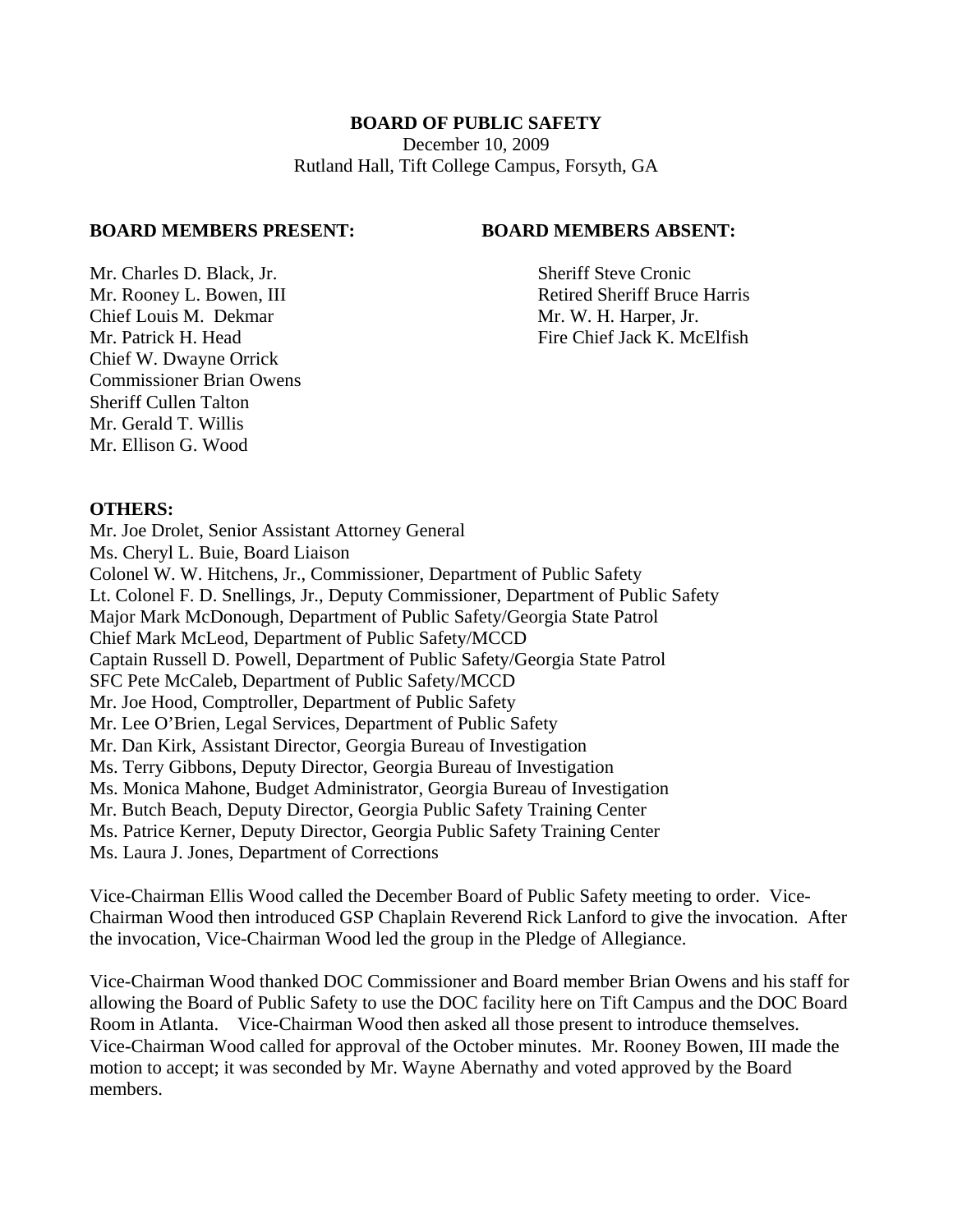## **DIRECT REPORTS**

Colonel Bill Hitchens, Department of Public Safety stated he had a Budget meeting with the Governor on November 24, 2009 and stated there were no changes to any programs. Colonel Hitchens advised the Board members that there is nowhere else to cut; that the Department has stopped the promotion system, turned in blackberries and southern linc communications. Colonel Hitchens went on to state that the DPS has a lot of vacancies and that it would take \$650,000.00 to fund the vacancies. Colonel Hitchens told the Board members that the Motor Unit receives their fine money which is in turn used to enhance the unit. Colonel Hitchens stated the Motor Unit worked 2,000 crashes last year and that the Department will increase unit members to 27 from 19 last year. Colonel Hitchens stated that the Department of Corrections has done an excellent job in renovating a facility on Memorial Avenue for the Motor Unit.

Colonel Hitchens discussed the Thanksgiving holiday patrol statistics and advised the Board members of the Christmas and New Year's holiday patrol predictions.

Colonel Hitchens told the Board members that 5 of the 9 Communications Centers are up and running. Colonel Hitchens relayed to the Board members that there had been some problems with the Mobile Data Terminals (MDTs) in the patrol cars and it mostly involved software problems.

Colonel Hitchens introduced his new Executive Assistant SFC Pete McCaleb who replaced Capt. Mike Fagler who went out with a disability retirement.

Colonel Hitchens then fielded several questions. Mr. Bud Black asked Colonel Hitchens the status of Post 6 Gainesville. Colonel Hitchens responded that the opening has been delayed to mid January 2010 due to rainy weather.

Mr. Wayne Abernathy questioned Colonel Hitchens as to whether there would be more personnel detached to Capitol Police for the upcoming legislature session and Colonel Hitchens advised he does not see any more personnel being detached at this time.

Mr. Rooney Bowen, III asked Colonel Hitchens if there would be more furlough days for personnel in order to maintain the 2009-2010 budget and Colonel Hitchens responded that the department cannot cut any further.

Mr. Dan Kirk, Assistant Director, Georgia Bureau of Investigation presented to Board members a list of questions and answers concerning the closure of three Georgia Bureau of Investigation Crime Lab Facilities to include the Northwestern Regional Lab in Summerville, the Southwestern Regional Lab in Moultrie and the Western Regional Lab in Columbus. Assistant Director Kirk stated the main reason for closing the three crime labs was due to reduced budget restraints that leaves the crime labs with too few staff and not enough money to operate eight locations and the bottom line is that it makes no since to keep a building open with only three people. Mr. Rooney Bowen, III asked Assistant Director Kirk what would happen to the three buildings when they are vacated. Mr. Kirk stated that the Columbus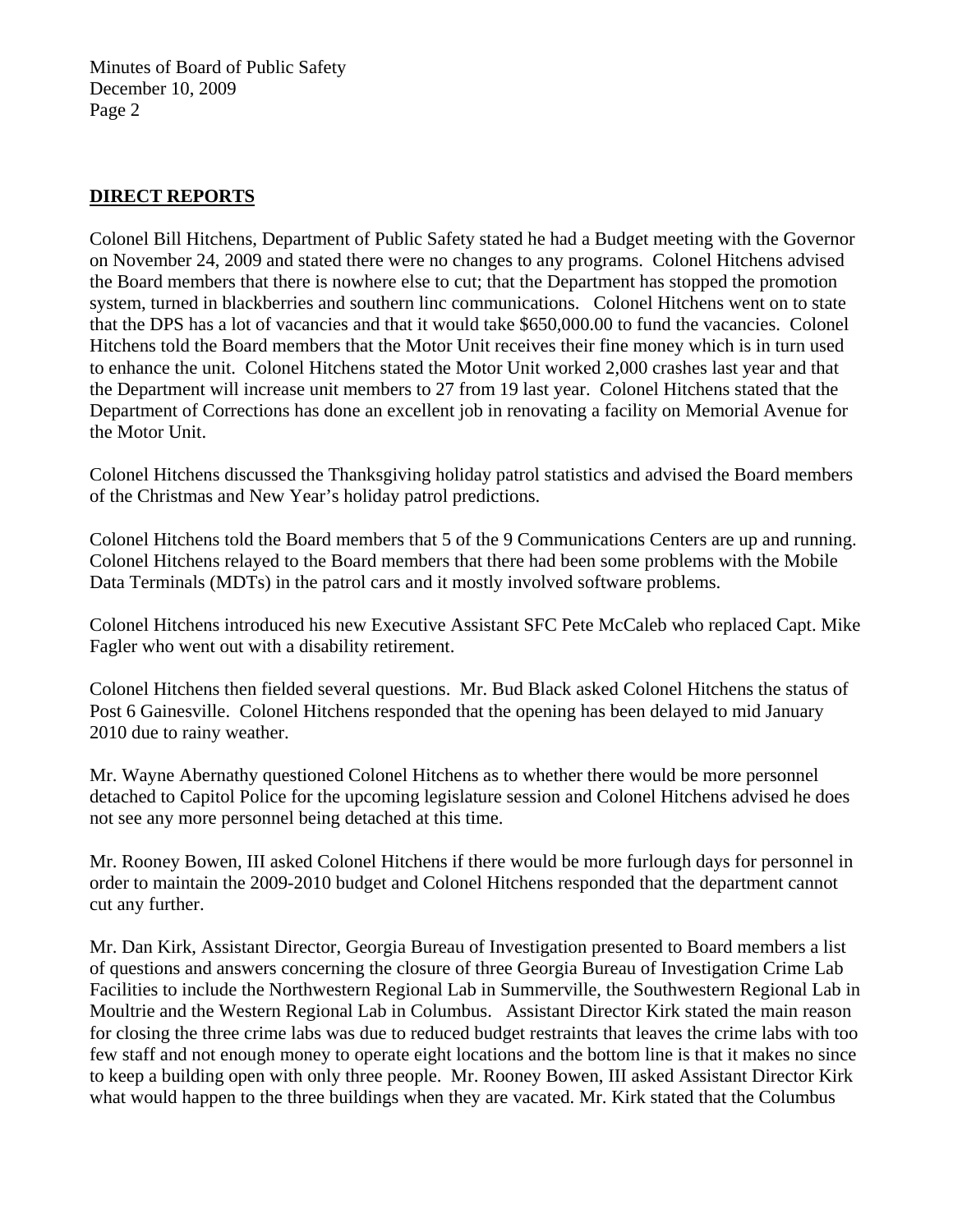Lab has a reversionary clause, while the lab in Moultrie could possibly be sold and the DOC might have an interest in the Summerville Lab. Assistant Director Kirk went on to state that it would require an annual budget of approximately \$28 million dollars to fix the entire GBI Crime Lab system and as of October 31, 2009, the lab had 56 vacant authorized positions with no state funding available. Mr. Kirk went on to relate to the Board that with the closure of the three labs, the backlog is predicted to increase by 10-20% over the next year. Assistant Director Kirk reported that pending services which are requests for analysis that are held pending notification from a law enforcement agency or prosecutor that the analysis is needed, predicts that the number of services in pending status for the entire crime lab will increase by approximately 50% over the next year from 29,710 to 45,000-50,000. Assistant Director Kirk ensured the Board of Public Safety that the Crime Lab will work closely with law enforcement agencies, prosecutors, and courts to prioritize cases and to ensure that needed services are provided to allow the criminal justice system to function in an efficient manner.

Mr. Butch Beach, Deputy Director of Georgia Public Safety Training Center presented the direct report for the GPSTC and stated there were no changes. Mr. Beach went on to say he had three pieces of good news. Mr. Beach advised that last week the Governor Public Safety Awards was held at GPSTC and Board member and Lagrange Police Chief Lou Dekmar was honored for his significant contribution to law enforcement; Mr. Beach congratulated Chief Dekmar for this award. Mr. Beach stated the second good news involved the ground breaking of a regional training center in Garden City, GA this morning and should be operational in 6-9 months. The third piece of good news is that on December 18, 2009, GPSTC will break ground for a new burn building and we have been told that it will be operational by July 2010.

# **FISCAL REPORTS**

Mr. Joe Hood, Comptroller for the Department of Public Safety summarized the Department of Public Safety's fiscal report by stating that the department ended September 30, 2009 with 71.19% remaining. Mr. Rooney Bowen, III commended Mr. Hood on their savings in the Department of Public Safety. Mr. Bowen stated he is on the DPS email list and has seen messages that are sent out to all users concerning changes and savings with UPS and also by taking the printers off the desks of those in the field posts and headquarters and replacing them with networked centralized copiers that can scan and email.

Ms. Monica Mahone, Budget Administrator for the Georgia Bureau of Investigation, reported that they finished September 30, 2009 with 74.12% of budget remaining.

Ms. Patrice Kerner, Deputy Director Georgia Public Safety Training Center advised that GPSTC ended September 30, 2009 with a balance of \$7,228,646. Ms. Kerner went on to add that through September of FY 2010, GPSTC's total state fund expenditure is 23% of the Governor's recommended budget of \$10,383,059 (reflects 5% withhold and furlough). Vice-Chairman Wood asked Ms. Kerner if GPSTC had sent out correspondence notifying police chiefs and sheriffs of the consequences in the event of an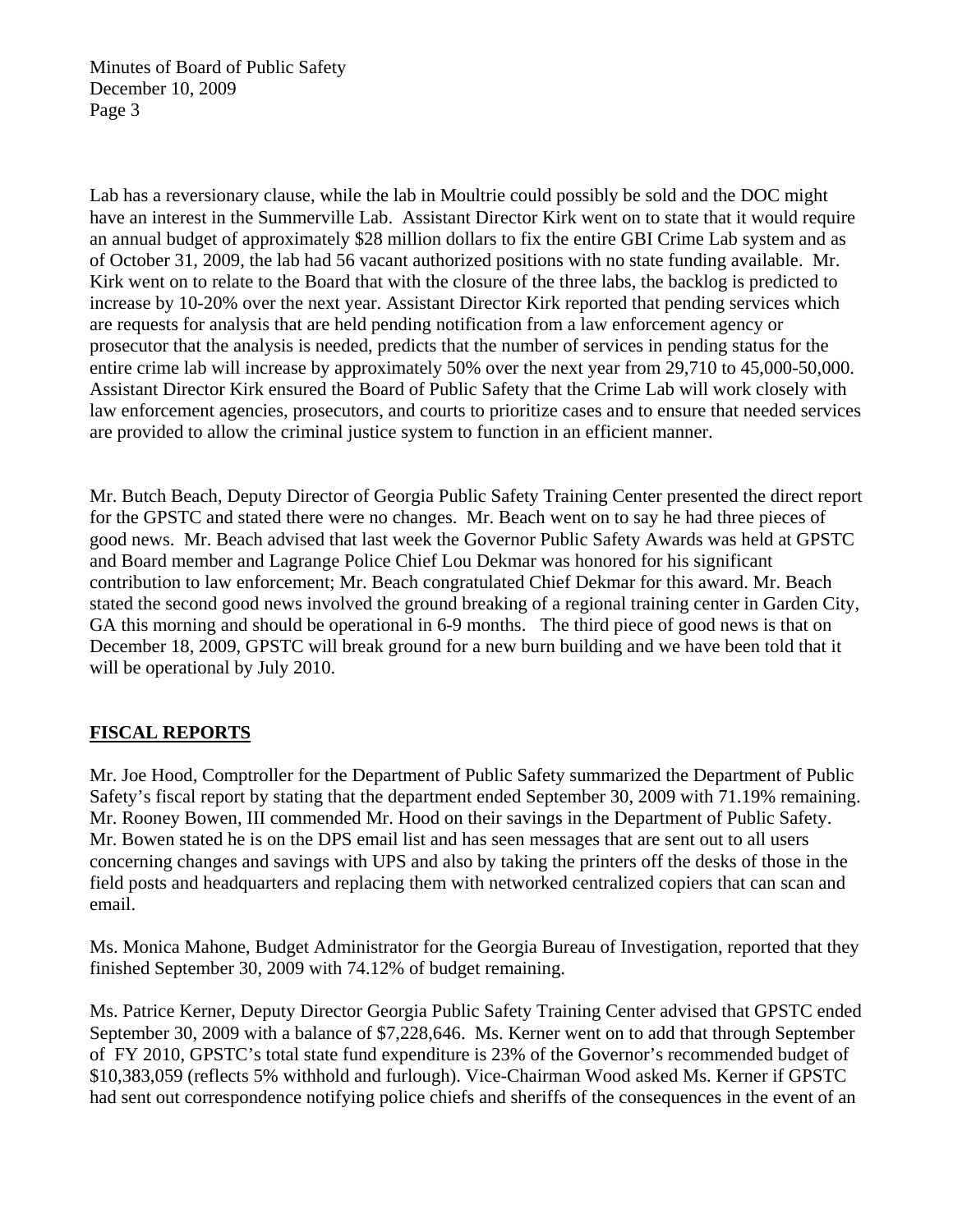8% reduction. Ms. Kerner stated the sheriffs and police chiefs were made aware at the Sheriff's conference and the GACP conference. Vice-Chairman Wood went on to relate it was kind of like the Crime Labs closing up; I told Director Keenan earlier this week, the one thing that made the closing of the crime lab more palatable to all of us was the fact that two years ago he started saying that if the economy does not change then this might have to happen and certainly does not seem to be a downside to me to notifying all the participating agencies that this could be a step that everybody should be prepared for. Vice-Chairman Wood stated he would defer to Director Mann's judgment concerning notifying the agencies that utilized the training facilities.

After the fiscal reports, Sheriff Cullen Talton asked to make a comment. Sheriff Talton stated that the Sheriffs in Georgia are real unhappy with the way things are going with the Crime Labs closing and I am sure that the Board recognizes this. Sheriff Talton went on to state that he hears more about the Southwestern Regional Lab in Moultrie as it is in Southwest Georgia and I feel like it is time for our legislators and the Governor to set their priorities on law enforcement because law enforcement is being cut to the bone. Sheriff Talton stated that it would be impossible for GPSTC, GBI, and DPS to keep operating. Sheriff Talton stated that he does not know how we will get the message to the legislators and Governor Perdue, but they have got to set law enforcement as a top priority. Chief Lou Dekmar joined with Sheriff Talton in relaying the same opinion and feelings and did not know how to get the message to the legislators and the Governor with a sense of urgency. After further comments and discussions from Mr. Bud Black, Chief Dwayne Orrick, DOC Commissioner Brian Owens; Vice-Chairman Wood stated that he has received some raw and constructive criticisms and agrees with Chief Dekmar but he does not know how to properly relay the message; his redundant response has been that it is a reflection on the economy and the money that exists, not only in our state but nationwide. Vice-Chairman Wood stated the only way he sees to fix the situation is to make money or change their priorities. We cannot control the money and I think our emphasis should be to our elected officials to concentrate on the priorities like Sheriff Talton suggested. Any suggestions that we could do or we might do other than continue to expose the problem and concentrate on changing priorities; I would be welcomed to listen too. Chief Dekmar suggested that the BPS have an ad-hoc committee and send a letter to the Governor, the new Speaker of the House and the Senate Pro-tem during this legislative session saying that Public Safety has been cut to the bone and there is a sense of urgency to prioritize public safety so that this state will not see a disparity of justice in some parts of Georgia.

Vice-Chairman Wood will appoint the ad-hoc committee sometime in January 2010.

# **DONATIONS**

Mr. Joe Hood, Department of Public Safety requested approval of the following donations:

Two Genesis II Select Radar Units \$ 2,750.00 Screven County Sheriff's Office One Genesis II Select Radar Unit \$ 1,700.00 Wayne County Sheriff's Office Ten Stalker DSR 2x Radar Units \$25,000.00 Bibb Co. Board of Commissioners Ten LWRC M6A2 PSD model \$23,030.00 Coweta Judicial Circuit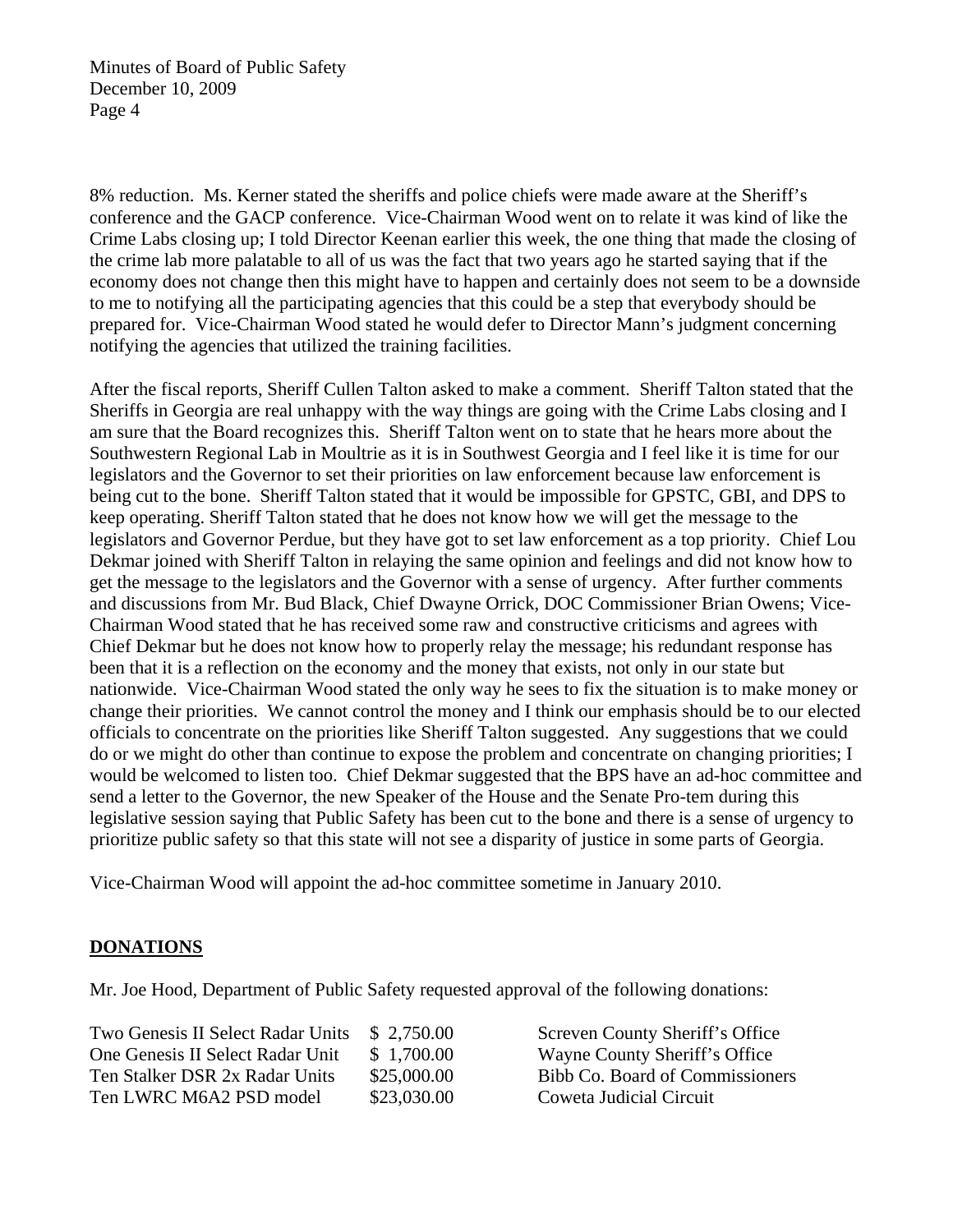| 5/56 cal Rifles with accessories   |             |                                   |
|------------------------------------|-------------|-----------------------------------|
| Two Genesis II Select Radar Units  | \$2,790.00  | Jefferson Police Department       |
| One Stalker DSR Radar Unit         | \$2,995.00  | <b>Americus Police Department</b> |
| <b>Monies for Post Furnishings</b> | \$2,000.00  | <b>Wal-Mart Foundation</b>        |
| <b>Monies for Post Furnishings</b> | \$22,828.50 | Rockdale County Sheriff's Office  |

The motion for these donations was made by Chief Louis Dekmar; seconded by Mr. Bud Black and voted approved by the Board members.

Mr. Patrice Kerner, Georgia Public Safety Training Center, requested approval of the following donations:

| Scotsman Ice Maker/Storage Bin | Excess of \$25.00 | Regional Police Academy-Dalton |
|--------------------------------|-------------------|--------------------------------|
| <b>Four Conex Boxes</b>        | \$45,000.00       | ATF                            |

The motion was made by Mr. Rooney Bowen, III; seconded by Mr. Bud Black and voted approved by the Board members.

# **RESOLUTIONS**

Mr. Lee O'Brien, Department of Public Safety came before the Board requesting approval for property in Conyers, Rockdale County, Georgia which was vacated when GSP Post 46-Conyers occupied its new facility in Monroe on September 28, 2009. Mr. O'Brien advised the property was provided to GSP by Rockdale County and that DPS is asking for Board approval in effecting the reversion of said property located at 2150 Iris Driver, Conyers, Georgia to Rockdale County, Georgia.

Chief Dwayne Orrick made a motion to approve the reversion of Georgia State Patrol Post 46 Conyers to Rockdale County, Georgia which was seconded Mr. Rooney L. Bowen, III and voted approval by the Board members.

Mr. Jon Paget, Georgia Bureau of Investigation, came before the Board requesting approval for the Board of Public Safety's recommendation that the State Properties Commission approve the receipt of 2.408 acres of real property for the State of Georgia from Rockdale County for use as a Georgia Bureau Investigation office, including a building on the parcel that was previously used as a Department of Public Safety Driver's License Office, with a clause in the new deed stating that the property shall revert back to Rockdale County if the property ceases to be used as a Georgia Bureau of Investigation office.

Chief Lou Dekmar made the motion recommending that the State Properties Commission accept the 2.408 parcel for the State of Georgia, to be placed in the custody of Georgia Bureau of Investigation, which was seconded by Chief Dwayne Orrick, and voted approval by the Board members.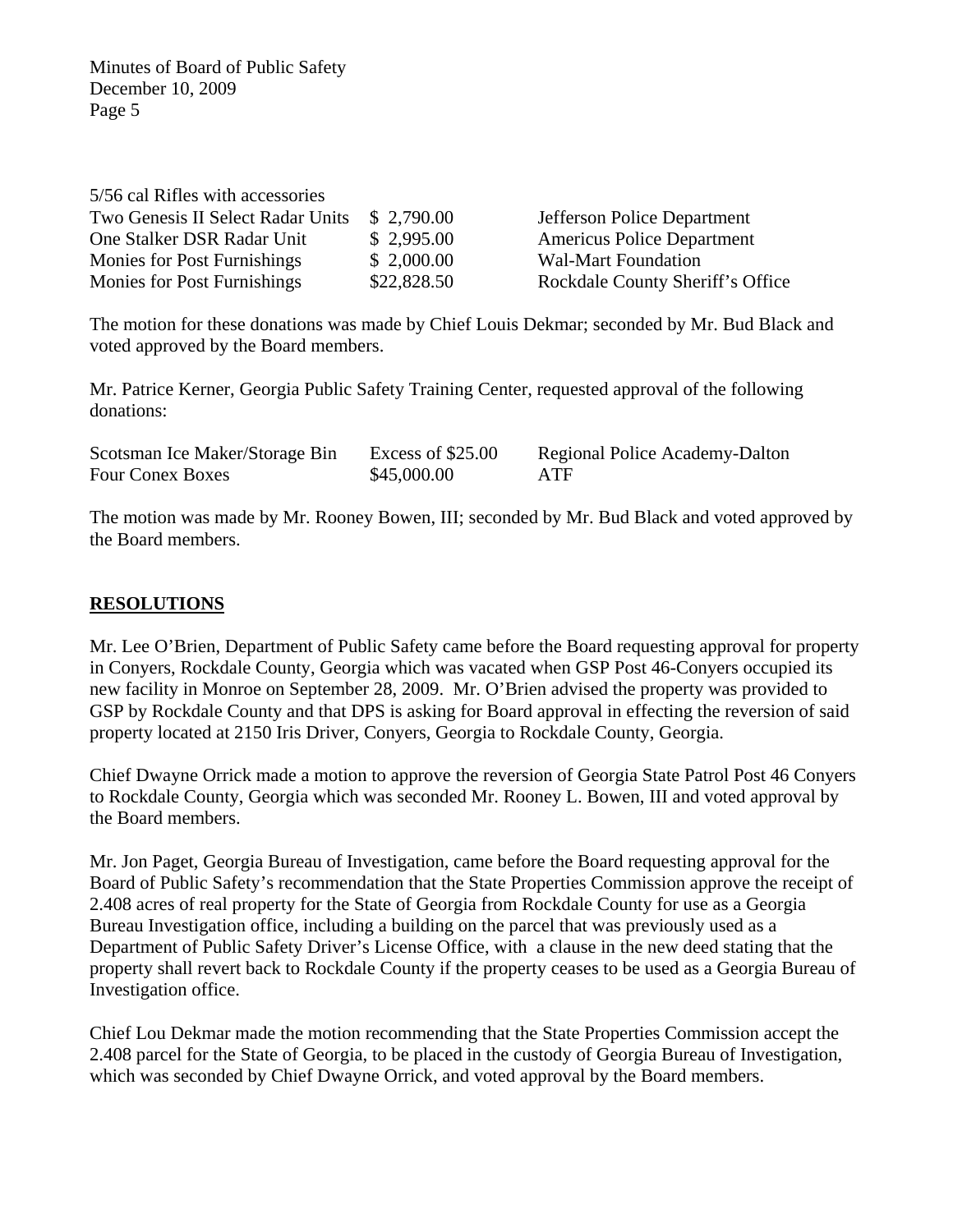Two more resolutions brought before the Board by Mr. Jon Paget, would allow the Georgia General Assembly to authorize the State Properties Commission to dispose of the Georgia Bureau of Investigation Southwest Regional Crime Lab facility, located in Moultrie, Colquitt County, Georgia and the real property on which it resides and to dispose of the facility which houses the Georgia Bureau of Investigation Northwest Regional Crime Lab, located in Trion, Georgia, and the real property on which it resides when, by further resolutions of the Board of Public Safety, these properties will be declared surplus. Mr. Paget went on to state that if the State Properties Commission receives authorization from the Georgia General Assembly in the 2010 legislative session to dispose of these properties upon them being declared surplus, the State Properties Commission can dispose of the properties without waiting until the 2011 legislative session.

After much discussion involving all Board members, Mr. Patrick Head made a motion recommending that the Board of Public Safety request that the Georgia General Assembly authorize the State Properties Commission to dispose of the facility that houses the Georgia Bureau of Investigation Southwest Regional Crime Lab, located in Moultrie, Colquitt County, Georgia, and the real property on which it resides, and after it has been declared surplus, was seconded by DOC Commissioner Brian Owens. Sheriff Cullen Talton voted no and the remainder of the Board members voted to approve.

Concerning the resolution requesting that the Georgia General Assembly authorize the State Properties Commission to dispose of the Georgia Bureau of Investigation Northwest Regional Crime Lab, and the real property on which it resides, located in Trion, Georgia, and after it has been declared surplus by this Board, Mr. Patrick Head made the motion to accept, which was seconded by DOC Commissioner Brian Owens. Sheriff Cullen Talton voted no and the remainder of the Board members voted to approve.

### **OLD/NEW BUSINESS**

Vice-Chairman Wood advised he had received a number of questions concerning the Board appointments and quorums and making sure the Board is legal in counting members who were eligible to vote. Vice-Chairman Wood asked Board Attorney Joe Drolet to speak about this. Mr. Drolet advised that the Board consists of a number of appointees; some have to be confirmed by the Senate and when their terms run out they do not carry over. The appointees consist of a representative from the Georgia Sheriffs Association, representative from the GA Association Chiefs of Police, a representative from the District Attorneys Association of Georgia and a representative from the Georgia State Firemen's Association. Mr. Drolet stated for those board members that are not confirmed by the Senate that when their terms run out they do not carry over; but by a statue that says otherwise anybody who is appointed and does not need to be confirmed, carries over; even when their term ends until such successor is appointed. Mr. Patrick Head asked Mr. Drolet to go back and look at the terms of the various positions as they might have gotten out of sync with what the statue says and would have some concerns that an appointment that was made interim is not for a new term but in fact that it is only for the interim which would require another appointment. Mr. Head went on to say that he felt that some years back it got out of sync and the Board might need to clean that up. Mr. Drolet